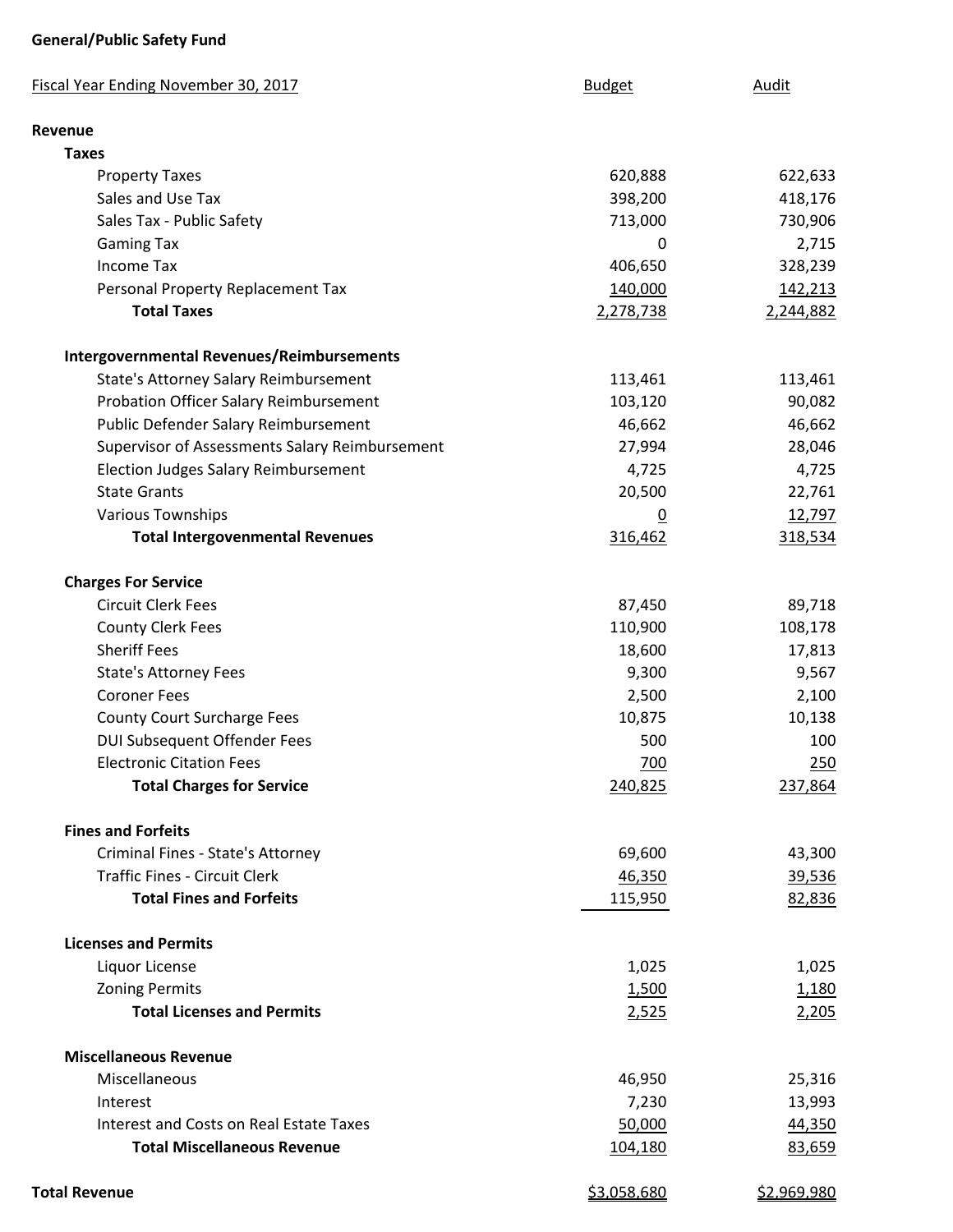| Fiscal Year Ending November 30, 2017         | <b>Budget</b>      | Audit       |
|----------------------------------------------|--------------------|-------------|
| <b>Expenditures</b>                          |                    |             |
| <b>County Offices</b>                        |                    |             |
| Circuit Clerk Office                         | 215,223            | 193,082     |
| <b>State's Attorney Office</b>               | 266,048            | 239,093     |
| <b>Probation Office</b>                      | 176,466            | 164,518     |
| County Clerk's Office                        | 475,872            | 311,573     |
| <b>Treasurer's Office</b>                    | 273,311            | 221,161     |
| Supervisor of Assessment's Office            | 136,093            | 120,665     |
| Death Examiner's Office                      | 32,409             | 31,978      |
| <b>Board of Review</b>                       | 11,000             | 5,615       |
| <b>County Board</b>                          | 135,764            | 89,689      |
| Insurance Risk Manager                       | 16,490             | 13,296      |
| Civil Defense Office                         | 30,585             | 17,619      |
| Zoning Office                                | 27,643             | 26,583      |
| Sheriff's Office                             | 784,847            | 679,329     |
| <b>Public Defender's Office</b>              | 88,334             | 88,333      |
| <b>Total County Offices</b>                  | 2,670,085          | 2,202,534   |
| <b>General Government</b>                    |                    |             |
| Custodian                                    | 47,881             | 40,872      |
| <b>Dispatching Expense</b>                   | 39,619             | 39,619      |
| Electric                                     | 27,000             | 26,516      |
| Gas                                          | 2,000              | 1,431       |
| Water                                        | 2,500              | 1,766       |
| Telephone                                    | 17,500             | 16,420      |
| Maintenance                                  | 20,000             | 19,424      |
| <b>Attorney Fees</b>                         | 34,550             | 38,587      |
| <b>Dieting Jurors</b>                        | 300                | 223         |
| <b>Jurors Fees</b>                           | 3,140              | 3,138       |
| Registrar - Vital Records                    | 200                | 0           |
| Aid to County on Aging                       | 5,000              | 5,000       |
| <b>Auditing County Records</b>               | 39,150             | 37,080      |
| VA Medical and Mileage Assistance            | 100                | 0           |
| <b>Burial for Verterans and Dependents</b>   | 1,100              | 0           |
| <b>Supplemental Salary for Judges</b>        | 1,800              | 1,500       |
| <b>Judges Office Expense</b>                 | 3,700              | 1,247       |
| Cass Citizens Scholar                        | 5,000              | 4,500       |
| Interpreter Expense                          | 9,000              | 6,927       |
| Coroner Death Certificate Grant Expense      | 4,000              | 0           |
| <b>Employee Education Assistance</b>         | 500                | 0           |
| <b>CIC Support and Training</b>              | 59,500             | 43,986      |
| Real Estate Tax System                       | 31,356             | 31,356      |
| Intra-Governmental and Econcomic Development | 7,000              | 1,418       |
| Contingent                                   | 45,380             | 0           |
| <b>Animal Control Contract</b>               | 19,004             | 19,004      |
| County Share Educational Service Region      | 33,963             | 33,963      |
| <b>Total General Government</b>              | 460,243            | 373,977     |
| <b>Total Expenditures</b>                    | <u>\$3,130,328</u> | \$2,576,511 |
|                                              |                    |             |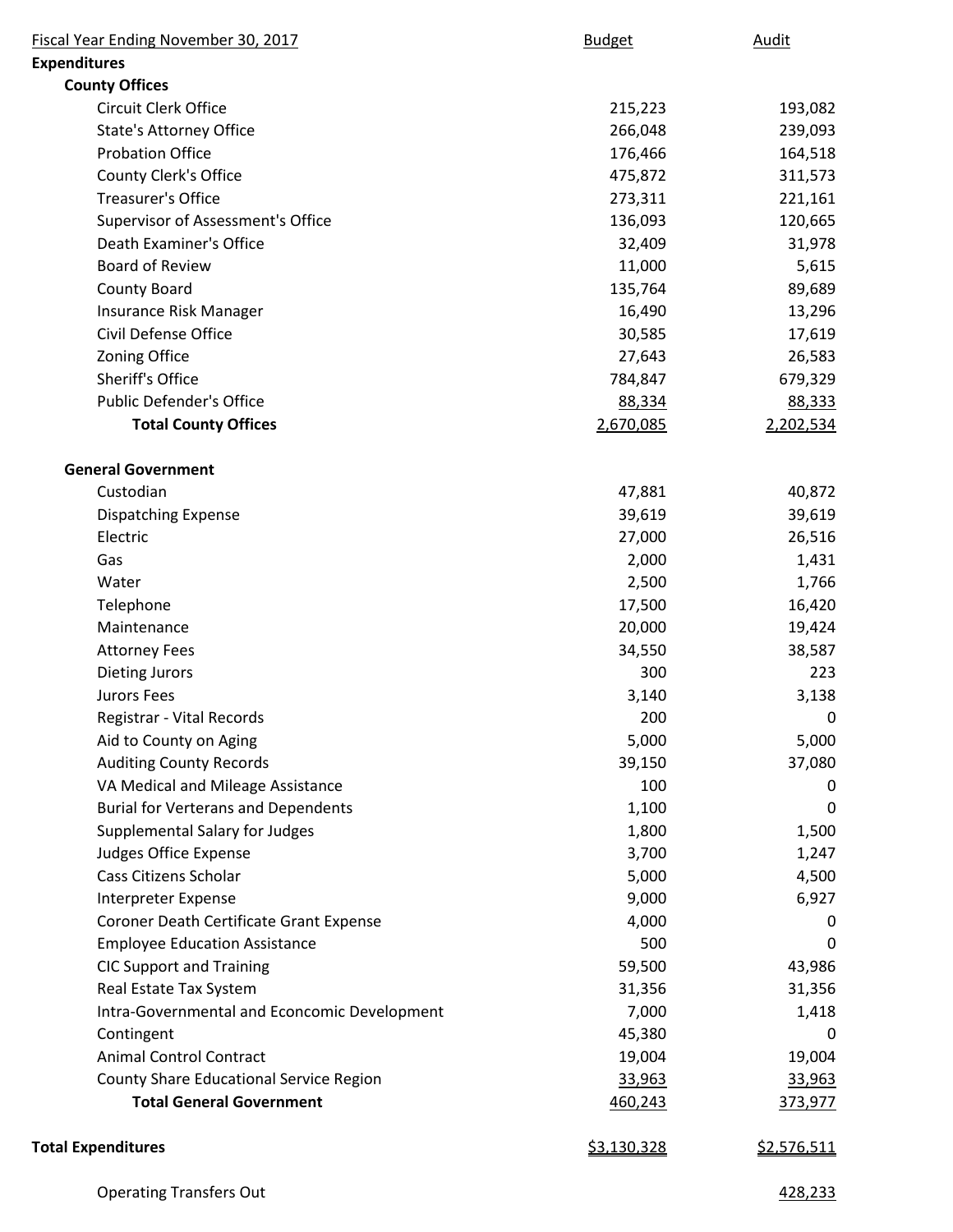| Fiscal Year Ending November 30, 2017      | <b>Budget</b> | Audit       |
|-------------------------------------------|---------------|-------------|
| <b>Special Revenue Funds</b>              |               |             |
| <b>Bailiff Security Fund</b>              |               |             |
| <b>Total Revenues</b>                     | 7,530         | 7,476       |
| <b>Total Expenditures</b>                 | 10,000        | 7,681       |
| <b>Election Fund</b>                      |               |             |
| <b>Total Revenues</b>                     | 200           | 203         |
| <b>Total Expenditures</b>                 | 0             | $\pmb{0}$   |
| Liability Insurance Fund                  |               |             |
| <b>Total Revenues</b>                     | 546,015       | 560,028     |
| <b>Total Expenditures</b>                 | 229,900       | 185,626     |
| <b>Operating Transfer Out</b>             | 0             | 379,365     |
| Worker Safety Incentive Fund              |               |             |
| <b>Total Revenues</b>                     | 35            | 37          |
| <b>Total Expenditures</b>                 | 0             | $\mathbf 0$ |
| Document Storage Fund                     |               |             |
| <b>Total Revenues</b>                     | 15,865        | 16,181      |
| <b>Total Expenditures</b>                 | 90,000        | 3,337       |
| <b>Economic Development Fund</b>          |               |             |
| <b>Total Revenues</b>                     | 385           | 389         |
| <b>Total Expenditures</b>                 | $\mathbf 0$   | 58          |
| County Law Library Fund                   |               |             |
| <b>Total Revenues</b>                     | 4,345         | 4,821       |
| <b>Total Expenditures</b>                 | 1,000         | 0           |
| <b>Tax Sale Trustee Fund</b>              |               |             |
| <b>Total Revenues</b>                     | 1,010         | 2,519       |
| <b>Total Expenditures</b>                 | 2,000         | 1,154       |
| <b>Indemnity Fund</b>                     |               |             |
| <b>Total Revenues</b>                     | 5,495         | 4,934       |
| <b>Total Expenditures</b>                 | 5,000         | 0           |
| Illinois Municipal Retirement and SS Fund |               |             |
| <b>Total Revenues</b>                     | 606,094       | 608,831     |
| <b>Total Expenditures</b>                 | 602,269       | 563,017     |
| Enhanced 911                              |               |             |
| <b>Total Revenues</b>                     | 356,990       | 351,595     |
| <b>Total Expenditures</b>                 | 341,115       | 266,358     |
| <b>Highway Fund</b>                       |               |             |
| <b>Total Revenues</b>                     | 436,615       | 203,101     |
| <b>Operating Transfers In</b>             | 0             | 300,837     |
| <b>Total Expenditures</b>                 | 1,214,500     | 552,371     |
|                                           |               |             |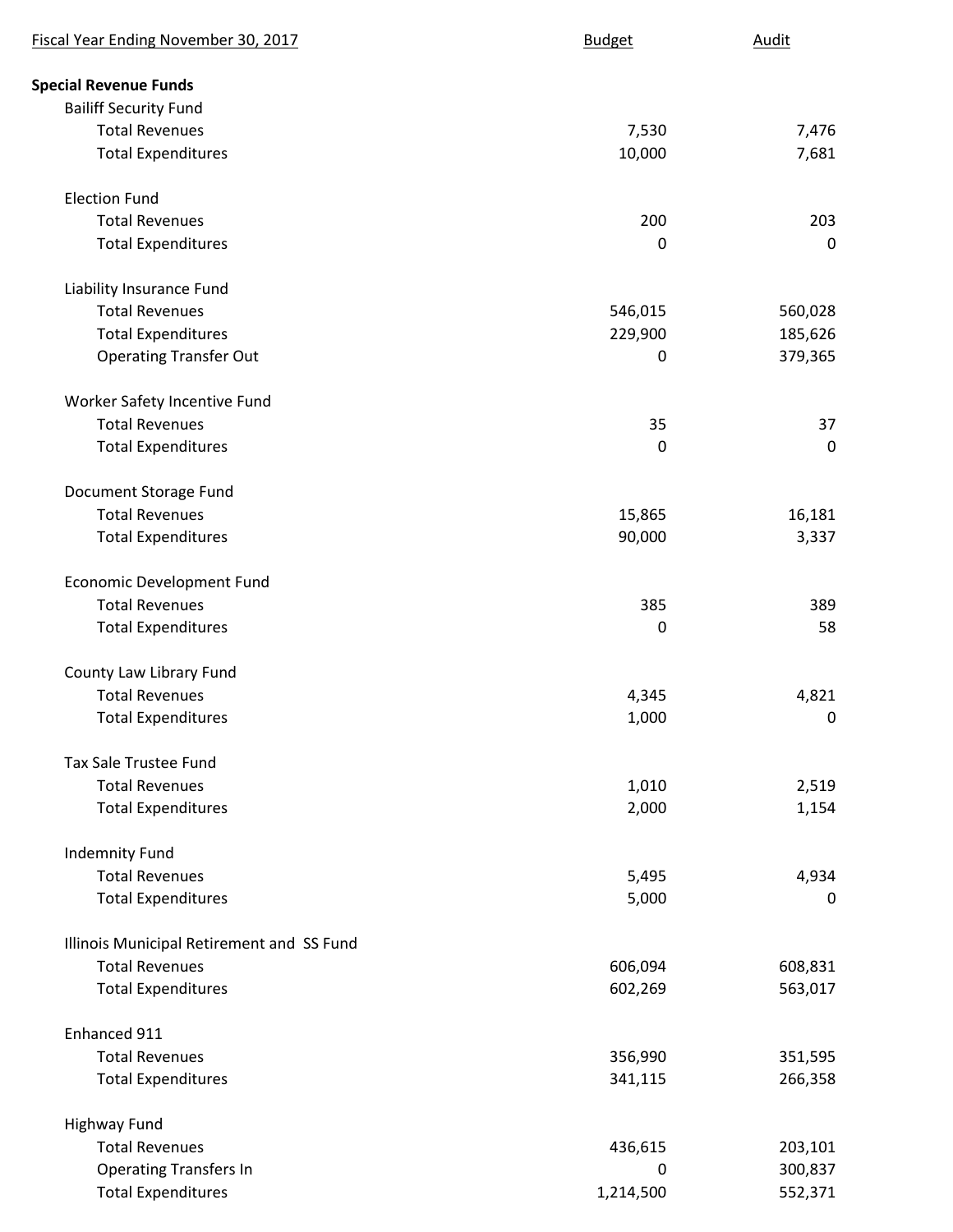| Fiscal Year Ending November 30, 2017      | <b>Budget</b> | <b>Audit</b> |
|-------------------------------------------|---------------|--------------|
| County Bridge Fund                        |               |              |
| <b>Total Revenues</b>                     | 87,905        | 89,833       |
| <b>Operating Transfers In</b>             | 0             | 2,226        |
| <b>Total Expenditures</b>                 | 230,000       | 17,789       |
| County Motor Fuel Tax Fund                |               |              |
| <b>Total Revenues</b>                     | 409,765       | 335,894      |
| <b>Total Expenditures</b>                 | 87,000        | 178,443      |
| <b>Operating Transfers Out</b>            | 0             | 115,000      |
| Federal Aid Secondary Matching Fund       |               |              |
| <b>Total Revenues</b>                     | 376,530       | 180,099      |
| <b>Operating Transfers In</b>             | 0             | 107,159      |
| <b>Total Expenditures</b>                 | 420,000       | 301,719      |
| County Health Fund                        |               |              |
| <b>Total Revenues</b>                     | 6,265,400     | 5,692,184    |
| Proceeds From the Sale of Fixed Assets    | 0             | 3,516        |
| <b>Total Expenditures</b>                 | 6,265,400     | 5,189,795    |
| Circuit Clerk Op Add-On Fund              |               |              |
| <b>Total Revenues</b>                     | 3,755         | 4,132        |
| <b>Total Expenditures</b>                 | 1,000         | $\mathbf 0$  |
| <b>Tuberculosis Fund</b>                  |               |              |
| <b>Total Revenues</b>                     | 26,060        | 26,382       |
| <b>Total Expenditures</b>                 | 25,740        | 2,373        |
| Circuit Clerk - Child Support Fund        |               |              |
| <b>Total Revenues</b>                     | 9,945         | 11,758       |
| <b>Total Expenditures</b>                 | 0             | 0            |
| <b>State's Attorney Automation Fund</b>   |               |              |
| <b>Total Revenues</b>                     | 1,175         | 1,142        |
| <b>Total Expenditures</b>                 | 1,500         | 0            |
| <b>Animal Control Fund</b>                |               |              |
| <b>Total Revenues</b>                     | 91,699        | 90,561       |
| <b>Operating Transfers In</b>             | 0             | 1,175        |
| <b>Total Expenditures</b>                 | 91,699        | 88,745       |
| Circuit Clerk - Automation Fund           |               |              |
| <b>Total Revenues</b>                     | 9,155         | 9,860        |
| <b>Total Expenditures</b>                 | 25,000        | 19,002       |
| <b>County Treasurer - Automation Fund</b> |               |              |
| <b>Total Revenues</b>                     | 5,775         | 6,132        |
| <b>Total Expenditures</b>                 | 30,000        | 22,409       |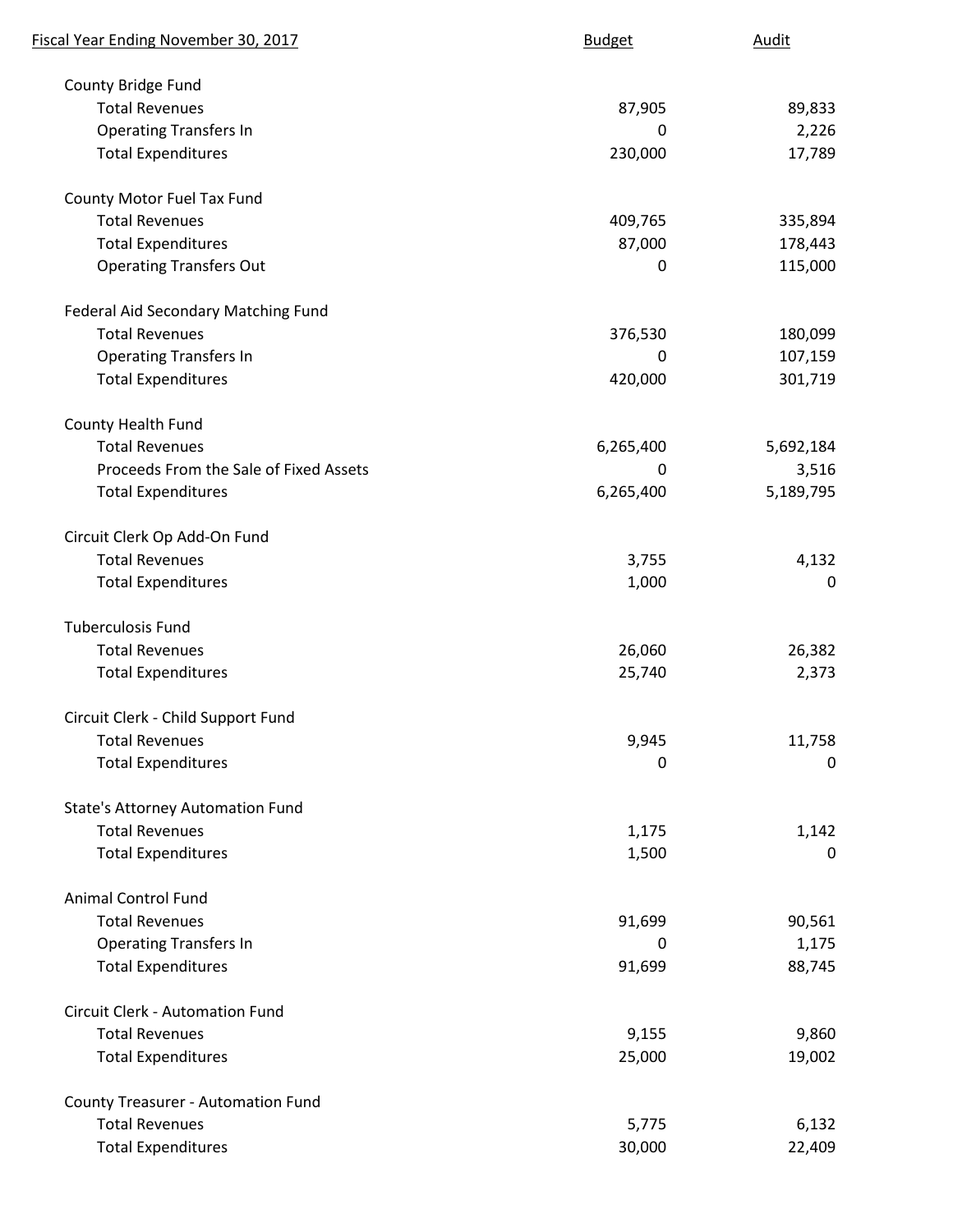| Fiscal Year Ending November 30, 2017 | <b>Budget</b> | Audit       |
|--------------------------------------|---------------|-------------|
| Law Enforcement Drug Fund            |               |             |
| <b>Total Revenues</b>                | 90            | 97          |
| <b>Total Expenditures</b>            | 15,000        | 601         |
| <b>Probation Service Fee Fund</b>    |               |             |
| <b>Total Revenues</b>                | 37,335        | 43,536      |
| <b>Total Expenditures</b>            | 25,000        | 20,964      |
| Capital Improvement Fund             |               |             |
| <b>Total Revenues</b>                | 65            | 106         |
| <b>Operating Transfers In</b>        | 0             | 50,000      |
| <b>Total Expenditures</b>            | 100,000       | 47,631      |
| Police Vehicle Fund                  |               |             |
| <b>Total Revenues</b>                | 1,160         | 972         |
| <b>Total Expenditures</b>            | 12,300        | $\mathbf 0$ |
| Self Health Insurance Fund           |               |             |
| <b>Total Revenues</b>                | 1,190         | 2,482       |
| <b>Total Expenditures</b>            | 0             | 0           |
| <b>DUI Fund</b>                      |               |             |
| <b>Total Revenues</b>                | 6,465         | 2,530       |
| <b>Total Expenditures</b>            | 18,000        | 18,650      |
| <b>GIS Special Revenue Fund</b>      |               |             |
| <b>Total Revenues</b>                | 61,490        | 54,355      |
| <b>Total Expenditures</b>            | 45,500        | 27,600      |
| Overall Economic Development Fund    |               |             |
| <b>Total Revenues</b>                | 13,685        | 13,418      |
| <b>Operating Transfers In</b>        | 0             | 1,859       |
| <b>Total Expenditures</b>            | 15,000        | 14,000      |
| Sale in Error Fund                   |               |             |
| <b>Total Revenues</b>                | 9,320         | 8,235       |
| <b>Total Expenditures</b>            | 10,000        | 15,296      |
| County Employee Benefit Plan Fund    |               |             |
| <b>Total Revenues</b>                | 104,230       | 239,538     |
| <b>Operating Transfers In</b>        | 0             | 379,365     |
| <b>Total Expenditures</b>            | 500,000       | 602,513     |
| <b>Arrestees Medical Costs Fund</b>  |               |             |
| <b>Total Revenues</b>                | 3,435         | 2,891       |
| <b>Total Expenditures</b>            | 5,000         | 355         |
| Circuit Clerk - Electronic Citation  |               |             |
| <b>Total Revenues</b>                | 1,100         | 1,474       |
| <b>Total Expenditures</b>            | 0             | $\mathbf 0$ |